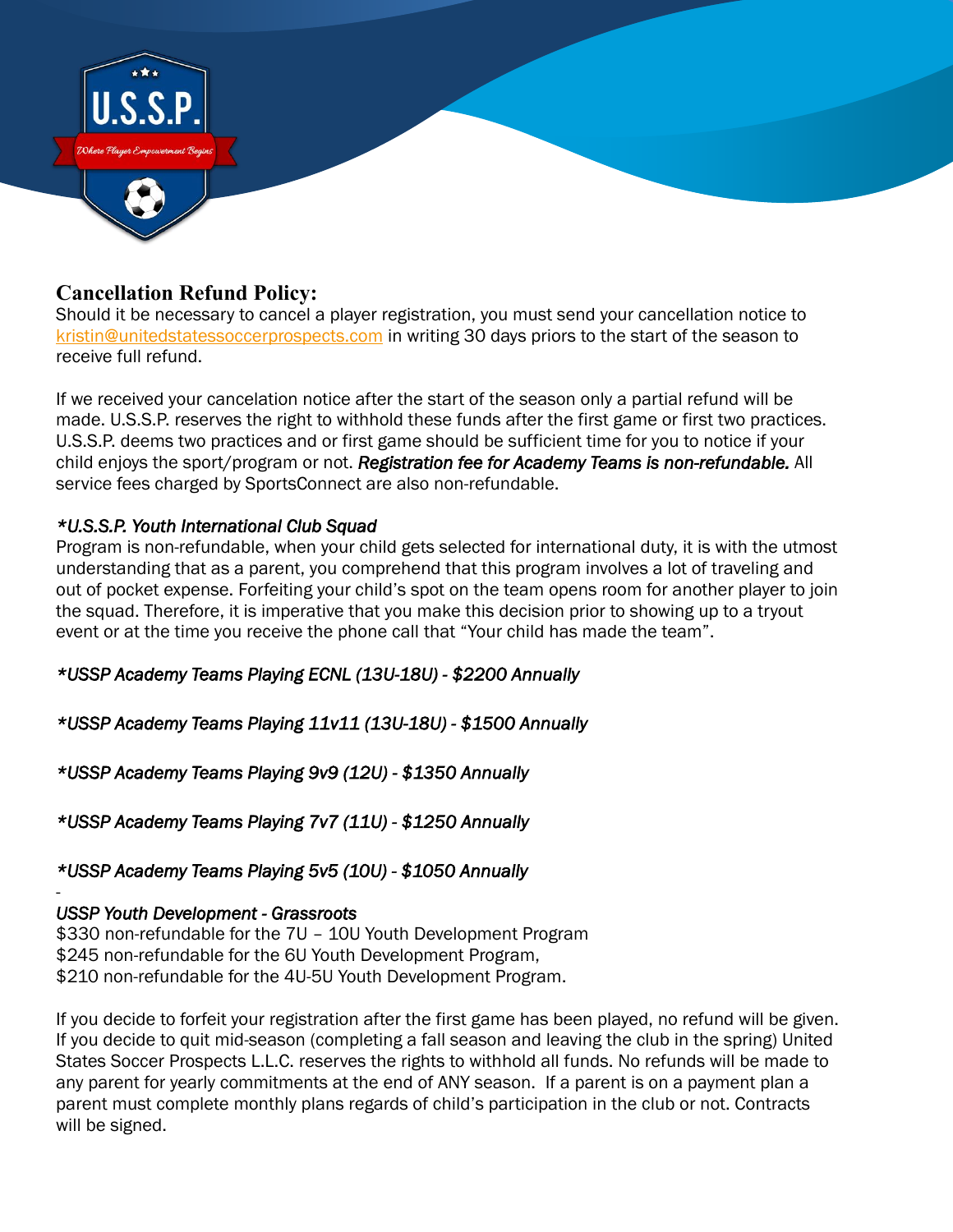

By registering with U.S. Soccer Prospects, you understand, adhere, and will abide by these policies.

# Late Fee Policy:

Any Unpaid Balances during the season will resort to that player not being able to participate in any USSP practices and or games, player must still show up to practices and games and not participate until balance is paid. If player fails to show up to two practices with unpaid balances will result in the expulsion of team. A late fee of \$10 will be applied to any account more than 3 business days past due. An additional \$10 will be applied weekly following the initial 3 days. Please reach out if payment will be late.

## Behavioral Policy:

Players sent home due to disruptive, violent, or bullying behaviors towards staff, directors, referee, spectators, their own teammates, or opposing teams will be dismissed from the program and will not be eligible for ANY refund and law enforcements will be involved if it reaches to that extreme.

# Injury Policy:

We do everything to make sure our program is run safely to avoid the possibility of all participating athletes from being injured. However, please understand that accidents do happen, and we are not responsible for them. Although, should an athlete not have insurance please contact the club for appropriate paperwork. In your child's registration is included a secondary insurance and liability claim in case the parent does not have insurance or is not covered in current parent insurance policy. Email your team managers for this form if you are in the competitive program. If you are in the Youth Development program email your current Director of Operations [\(kristin@unitedstatessoccerprospects.com\)](mailto:kristin@unitedstatessoccerprospects.com). If a player misses more than two practices due to injury they must provide doctor's note releasing them to play.

### Weather Policy:

U.S.S.P. staff will make best efforts to communicate modifications and cancellations ninety (90) minutes in advance of a scheduled activity, in accordance with these policies; however, staff may cancel activities, should fields be closed or weather conditions change and present safety risks to participants prior to or during scheduled activities. U.S.S.P. will guarantee one make-up game per season if any are canceled due to weather. Any other games can be played during practices coordinated by the club and staff when possible for the Youth Development program. If you are in the competitive program, please check your current schedule with your participating league.

### Thunderstorm Policy:

In the event the game is suspended, ALL participants MUST clear the field immediately and move into their cars or other permanent shelter. Activities will not resume until 30 minutes after the last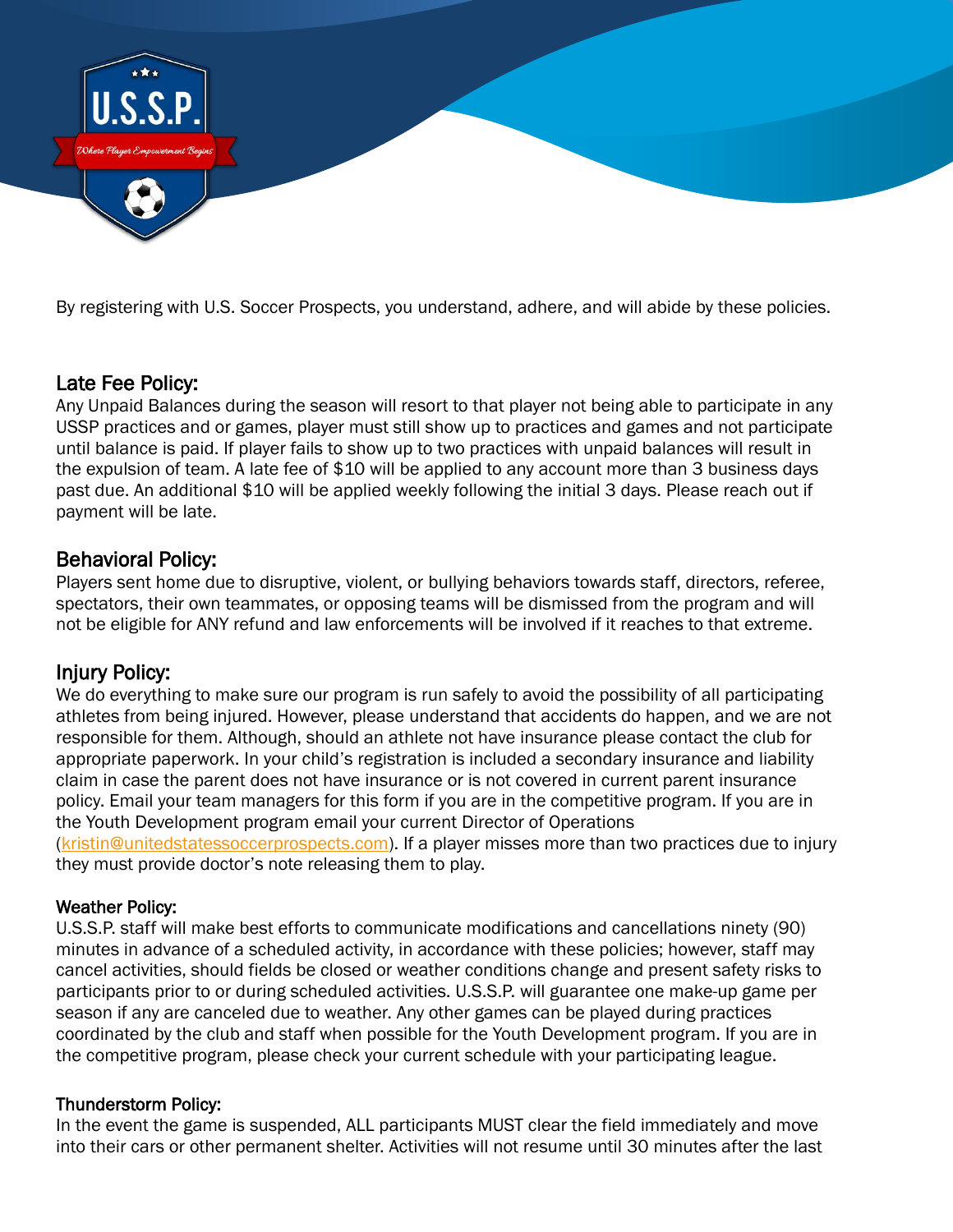

lightning strike inside the 10-mile range. A loud horn will be signaled for all parents, players, and staff to clear the field and go home immediately or go under a shelter until parent/guardian picks the child up from practice or game. Emails will go out to parents about cancellation through team managers, staff, and or club.

#### Heat Policy:

Ui .S.S.P. will cancel all outdoor activities if the temperature reaches 104 degrees Fahrenheit or above. If it is 96 degrees Fahrenheit but there is a heat index of 104 degrees or above, activities will be canceled as well. Any combination of the two will result in cancelation.

#### Reschedule Policy:

Youth Development Games will be rescheduled towards the end of the season and will be played prior to play offs. Rescheduled games will be played first. Travel team games are rescheduled by the participating league the team is in, check your current schedule for any updates.

#### Payment:

Is due upon registration, if you are on a payment plan your payment will recur on the date you made your first payment. if payment is not made, U.S.S.P. reserves the right to forfeit your child's participation in ANY of its programs. You may register again when a payment is ready to be made again. When payment is made again your child becomes eligible to participate with its current program.

#### Fine Policy

Parents are responsible to cover the cost of any fines occurred on behalf of the club for behavior or failure to field a team due to absence.

#### COVID-19 Cancellation Policy:

If there are any mandated season interruptions or cancellations due to COVID 19 government restrictions or STYSA restrictions, refund decisions will be dealt with in a pro-rated fashion in the form of credit to be used in the next consecutive season only.

We may provide you information electronically, including legal disclosures and information related to our agreement, relationship, and services, if we first provide this disclosure and obtain your consent to receiving communications electronically. Your consent to receiving communications electronically extends to all billing statements, reports, agreements, disclosures, notices, and other communications (collectively, "**Communications**") throughout the course of our relationship. You are not required to provide your